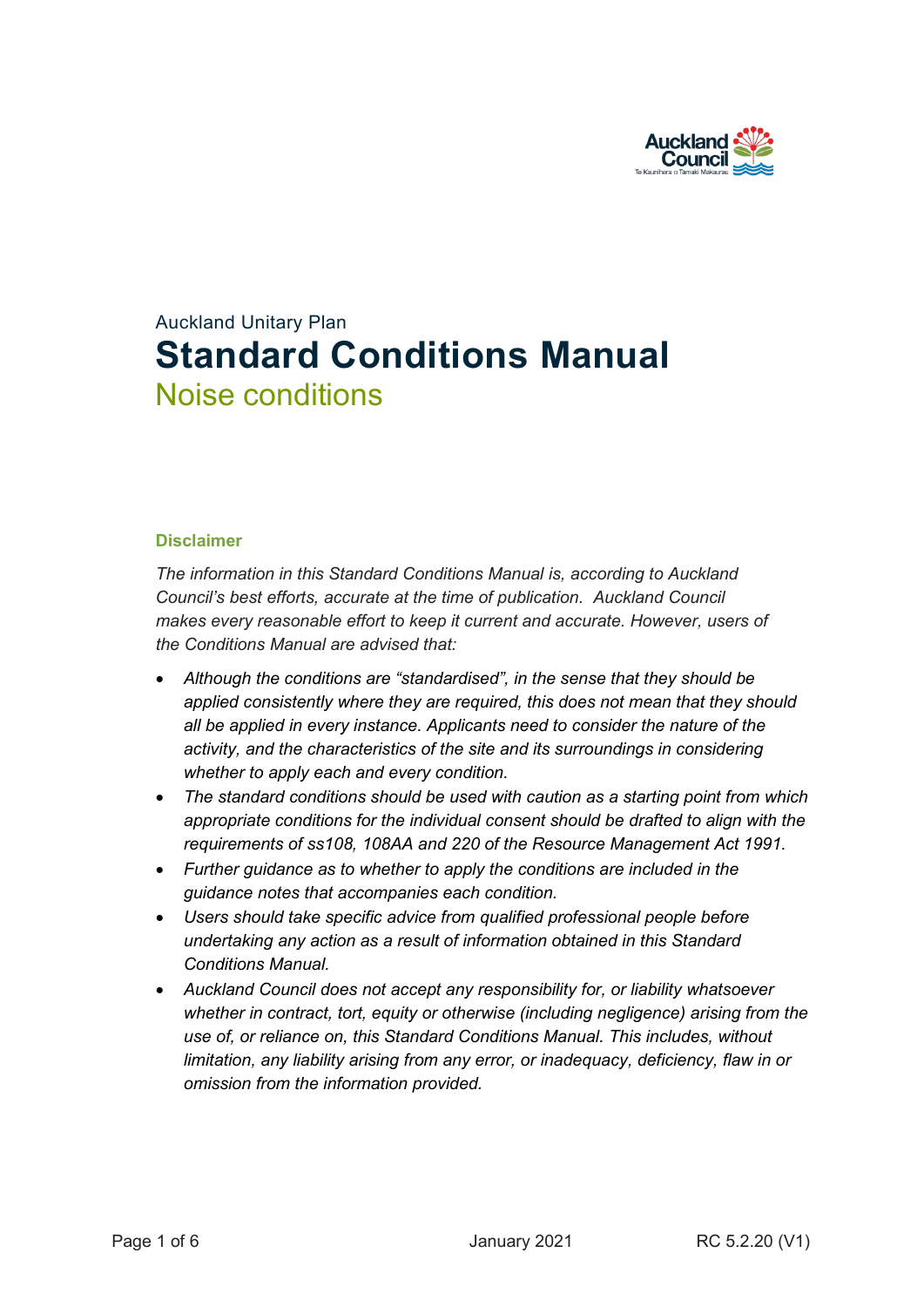# **Conditions**

# **Condition 1: Noise limits**

Noise from the activity/Noise from all XX associated with the activity [delete one, and if retaining latter, insert specific reference to noise generating plant, equipment or sources] must not exceed the following limits when measured within the [select appropriate point of measurement from one of the following options and delete other options] notional boundary/boundary of the subject site/boundary of the nearest affected property(ies)/ the incident level on the façade of any building, namely [specify addresses of nearest affected properties]:

- a. XX [insert noise limit] between XX [insert time] am and XX [insert time] pm Monday to Friday/Saturday/Sunday [delete two] inclusive
- b. XX [insert noise limit] at all other times on Monday to Friday/Saturday/Sunday. [delete two])

#### **Advice Note:**

*The consent holder is reminded of their general obligation under section 16 of the Resource Management Act 1991 to adopt the best practicable option to ensure that the emission of noise does not exceed a reasonable level.* 

*Noise levels are measured in accordance with the provisions of NZS 6801:2008 Acoustics – Measurement of environmental sound and assessed in accordance with NZS 6802:2008 Acoustics – Environmental noise*

# **Condition 2: Noise report within set time**

Within XX [insert number of days] working days of the commencement of the activity, a suitably qualified acoustic professional engaged by the consent holder must provide to the Council, a report that:

- a. measures and assesses noise emitted from the activity/noise from all XX associated with the activity [delete one, and if retaining latter, insert specific reference to noise generating plant, equipment or sources]
- b. undertakes measurements at the following times [specify when measurements should be taken e.g. during maximum occupancy, but delete if unnecessary]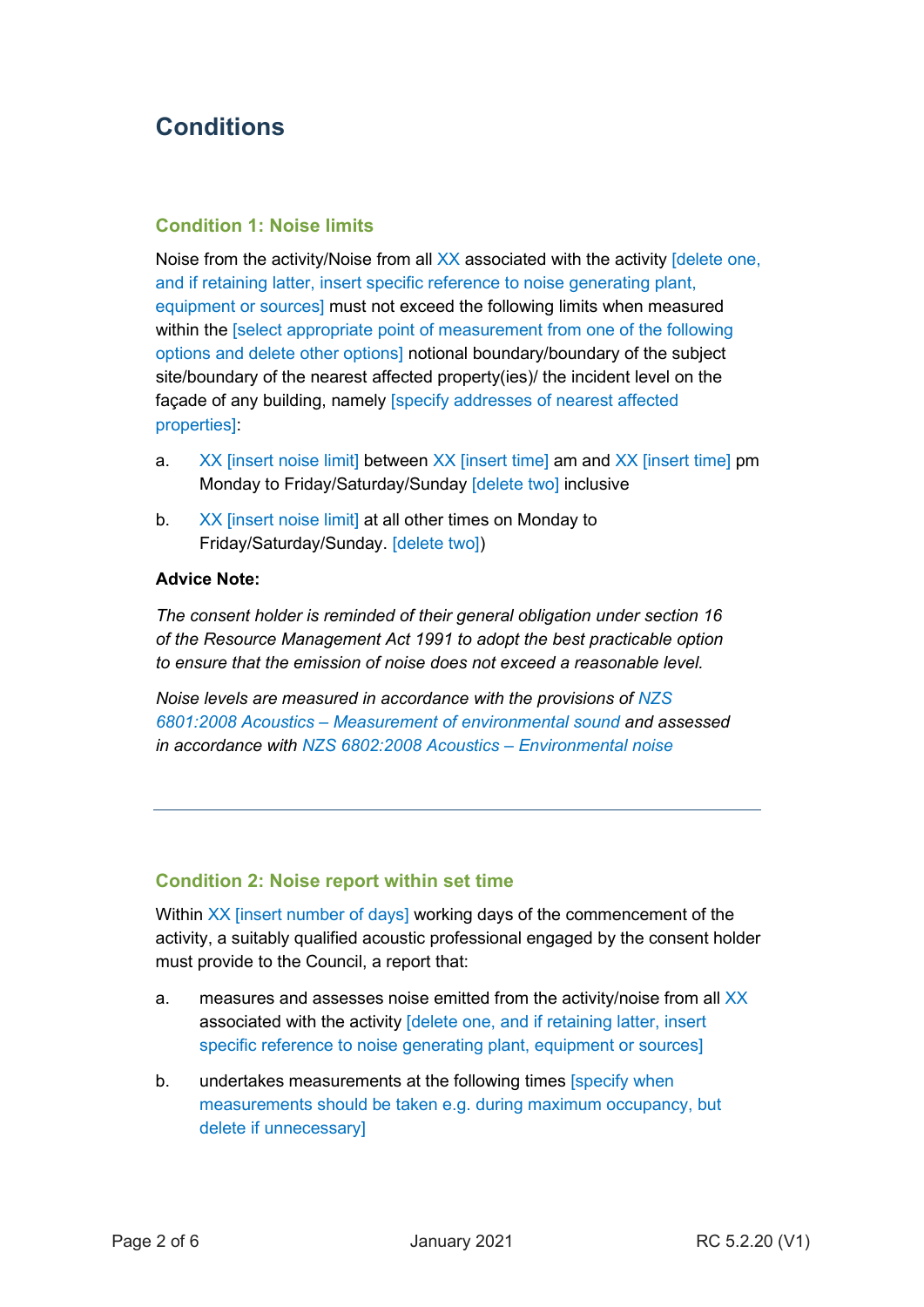- c. determines the extent of any compliance or breach of the noise limits specified in condition (XX)
- d. recommends specific actions, in the event of a breach, that will ensure compliance with the noise limits specified in condition (XX)

In the event of a breach, all specific actions outlined in the report provided by the suitably qualified acoustic professional in accordance with condition  $(XX)$  shall be implemented, to the satisfaction of council, within XX [insert number of days] working days from the provision of that report.

In the event that the specific actions referred to above are not implemented within the period specified in this condition, the activity directly associated with the source of the noise shall cease until such time that the specific actions are implemented.

# **Advice Note:**

*Noise levels are measured in accordance with the provisions of NZS 6801:2008 Acoustics – Measurement of environmental sound and assessed in accordance with NZS 6802:2008 Acoustics – Environmental noise*

# **Condition 3: Noise report at request of the Council**

At the request of the Council, and within XX [insert number of days] working days of that request, a suitably qualified acoustic professional engaged by the consent holder must provide to council a report that:

- a. measures and assesses noise emitted from the activity/noise from all XX associated with the activity **[delete one, and if retaining latter, insert** specific reference to noise generating plant, equipment or sources]
- b. undertakes measurements at the following times [specify when measurements should be taken e.g. during maximum occupancy, but delete if unnecessary]
- c. determines the extent of any compliance or breach of the noise limits specified in condition (XX)
- d. recommends specific actions, in the event of a breach, that will ensure compliance with the noise limits specified in condition (XX)

All specific actions outlined in the report provided by the suitably qualified acoustic professional in accordance with condition XX must be implemented, to the satisfaction of the Council, within XX [insert a number that represents an appropriate balance between the urgency of the noise issue and the time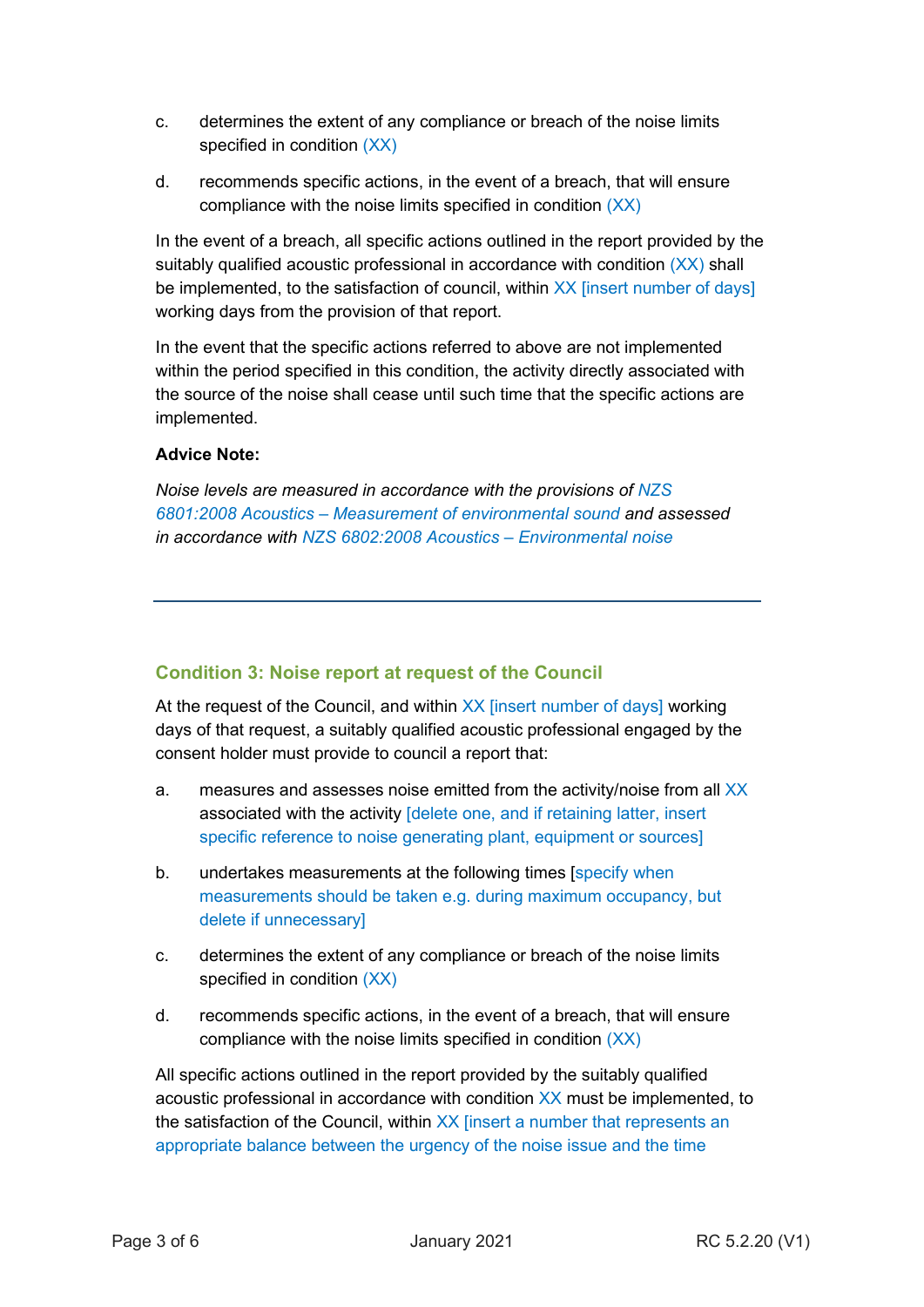practically required to implement the recommendations] working days from the provision of that report.

In the event that the specific actions referred to above are not implemented within the period specified in this condition, the activity directly associated with the source of the noise must cease until such time that the specific actions are implemented.

#### **Advice Note:**

*Noise levels are measured in accordance with the provisions of NZS 6801:2008 Acoustics – Measurement of environmental sound and assessed in accordance with NZS 6802:2008 Acoustics – Environmental noise*

# **Condition 4: Noise management plan**

*Guidance Note:*

*Use the following example conditions as it applies to the activity*

*Example - Event facility*

Within one month of the activity commencing operation the consent holder must engage a suitably qualified acoustic professional to prepare a Noise Management Plan (NMP) and submit it to council for certification. The NMP shall be based on the draft NMP dated xx prepared by xx.

The objectives of the NMP are to:

- i) provide details of the measures to be put in place to comply with noise levels specified in condition (XX),
- ii) identify the means by which their effectiveness will be monitored, and
- iii) outline the procedures to manage and rectify any identified infringements.

The NMP shall include specific details relating to avoiding, remedying or mitigating adverse noise effects on the environment and neighbouring properties as follows: *(the following are examples only)*

- a. consented noise limits
- b. identification of affected receivers
- c. description of mitigation measures e.g. amplified sound system calibration, sound checks and process limiter settings
- d. keeping external doors and windows closed to the [specify specific **locations1**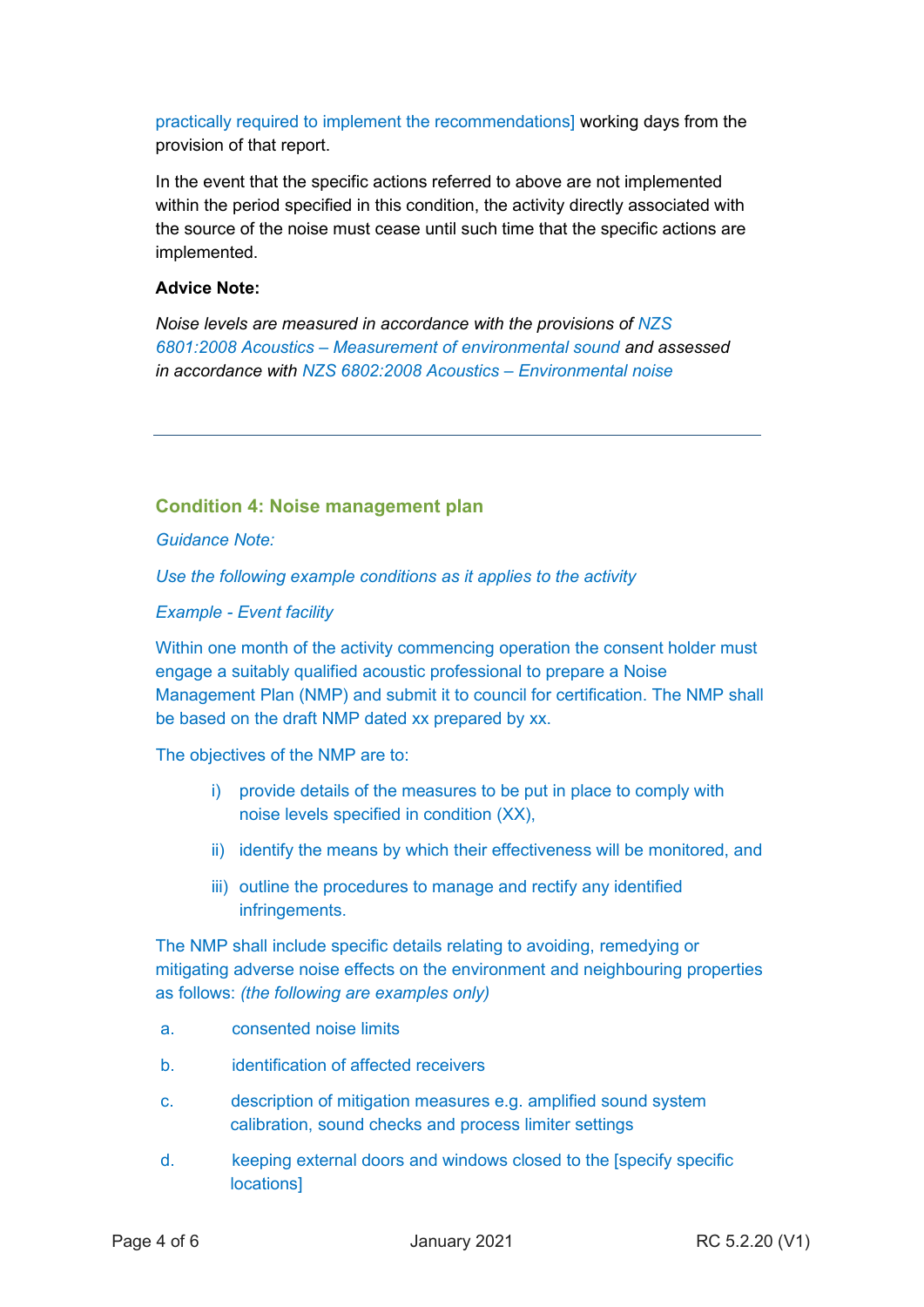- e. noise monitoring procedures
- f. complaints procedure
- g. staff training
- h. staff contact details

The certified NMP (as certified by the council) shall be implemented and maintained throughout [specify period].

#### *Guidance Note:*

*Best practice is for management plan conditions to specify the purpose/objective of the plan and to also list the matters that the final plan will be certified against.*

#### *Guidance Note:*

*Condition (1) should be imposed in all situations where the activity has originally required consent because it is expected to breach the noise limits specified in the relevant plan. Condition (1) should not be imposed in situations where consent is not required because of an expected infringement of the plan rules relating to noise, and where there is little or no expectation that such a breach would occur once the activity commences. Plans normally establish the circumstances in which noise rules do or do not apply (e.g. crowd noise may be excluded). Check the parameters set out in the plan before imposing any conditions relating to noise. Consider using condition (1), relating to hours of operation, as an alternative, where appropriate.*

*Condition (1) and the accompanying advice note refer to the relevant New Zealand Standards for noise measurement and assessment.* 

*Conditions (2) and (3) cater for situations where there is some likelihood or expectation that the limits specified in condition (1) could be breached. Both conditions require potentially expensive noise assessments to be carried out and should not otherwise be imposed.* 

*Condition (2) can be employed where there is sufficient risk and uncertainty associated with noise from the activity, that necessitates an acoustic report once the consent has been given effect to, to confirm the activity meets the noise levels anticipated.* 

*The situations in which both conditions (2) and (3) or just condition (3) might be imposed are set out in the following table. The circumstances described in the table are illustrative only and do not account for all situations. Conditions should be selected if they are applicable, and discretion (depending on the activity) will need to be exercised. A full assessment of the proposal, site and surroundings is*